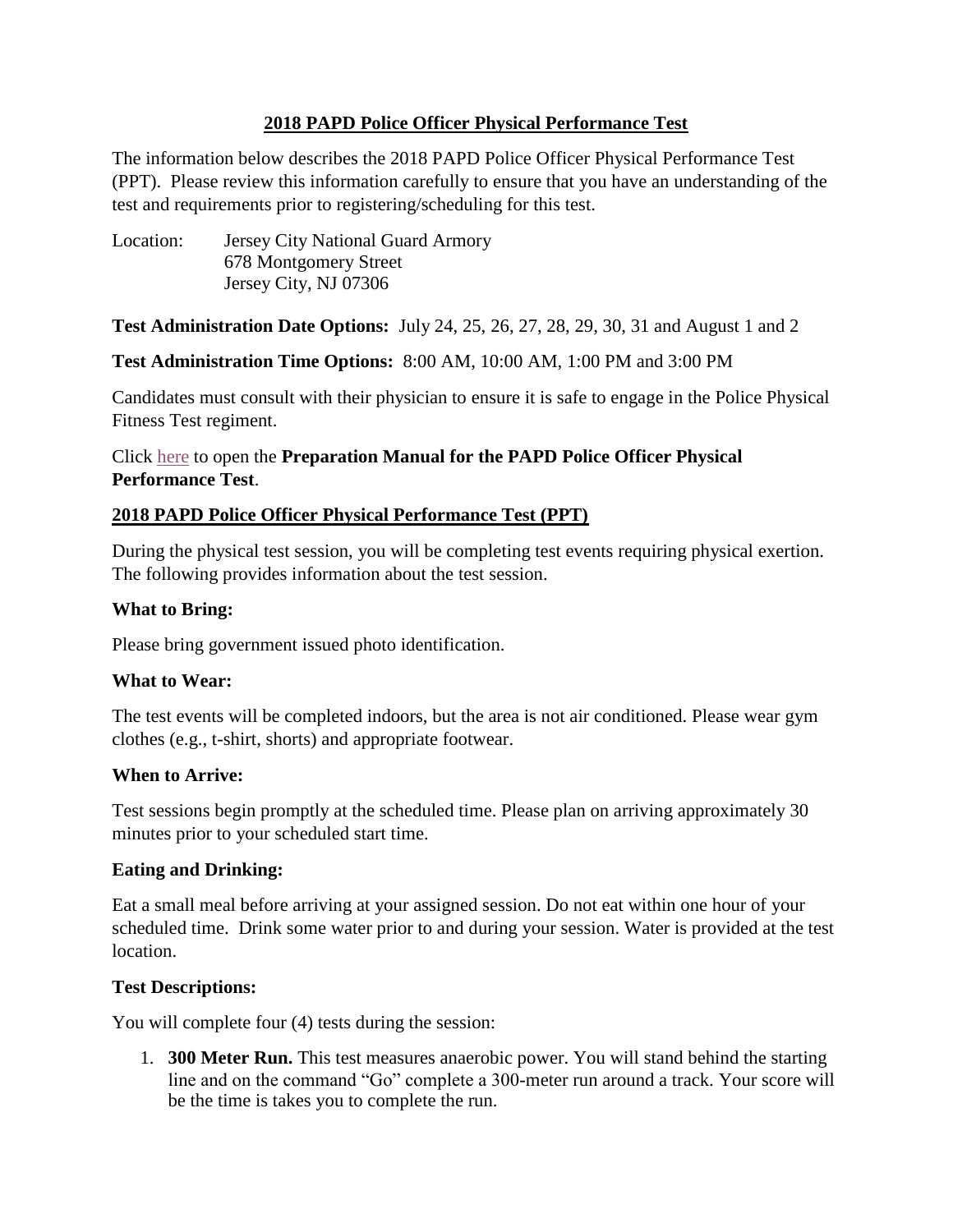- 2. **Push-Ups.** This test measures muscular strength and endurance. To start, your hands and feet are in contact with the testing surface with arms fully extended. Lower your torso by until the chest touches a foam block. Then return to the starting position. Your score will be the number of correctly performed push-ups until exhaustion.
- 3. **1.5 Mile Run.** This test measures aerobic capacity. You will stand behind the starting line and on the command "Go" complete a 1.5 mile run around a track. Your score will be the time is takes you to complete the run.
- 4. **Plank Test.** This test measures core strength. To start, your forearms and feet are in contact with the testing surface with the body in straight alignment. You will remain in this position until exhaustion. Your score will be the total time you are in the proper plank position.

The first three tests listed are used to determine your test status (Qualified/Not Qualified). The fourth test will not impact your test status, but will be part of your official testing records. Thus, you should attempt to do your best on all physical performance tests administered.

#### **Test Scoring/Qualification Requirements:**

The test will be scored on the point system in the table below.

To Qualify on the 2017 PAPD Police Officer Physical Performance Test, you must

Achieve at least 1 point on each of the three test events;

## **AND**

Achieve a total of 15 points or more across all three test events.

If you achieve 0 points on any of the three events **or** achieve a total of 14 points or less across all three events, you will be deemed "Not Qualified" on the 2017 PAPD Police Officer Physical Performance Test.

| <b>Points</b>            | 300 Meter Run<br>(Seconds) | Push-Ups<br>(Number<br>Completed) | 1.5 Mile Run<br>(Minutes:Seconds) |
|--------------------------|----------------------------|-----------------------------------|-----------------------------------|
| $\bf{0}$                 | 81 or slower               | 7 or less                         | 16:23 or slower                   |
|                          | 80-79                      | R                                 | 16:22-16:15                       |
| 2                        | 78-77                      | Q                                 | 16:14-16:06                       |
| 3                        | 76-75                      | 10                                | 16:05-15:57                       |
| $\overline{\mathcal{A}}$ | 74-73                      | $11 - 12$                         | 15:56-15:48                       |
| 5                        | 72-70                      | 13-19                             | 15:47-15:15                       |
| 6                        | 69-68                      | 20-26                             | 15:14-14:33                       |
| 7                        | $67 - 65$                  | 27-34                             | 14:32-13:51                       |
| 8                        | 64 or faster               | 35 or more                        | 13:50 or faster                   |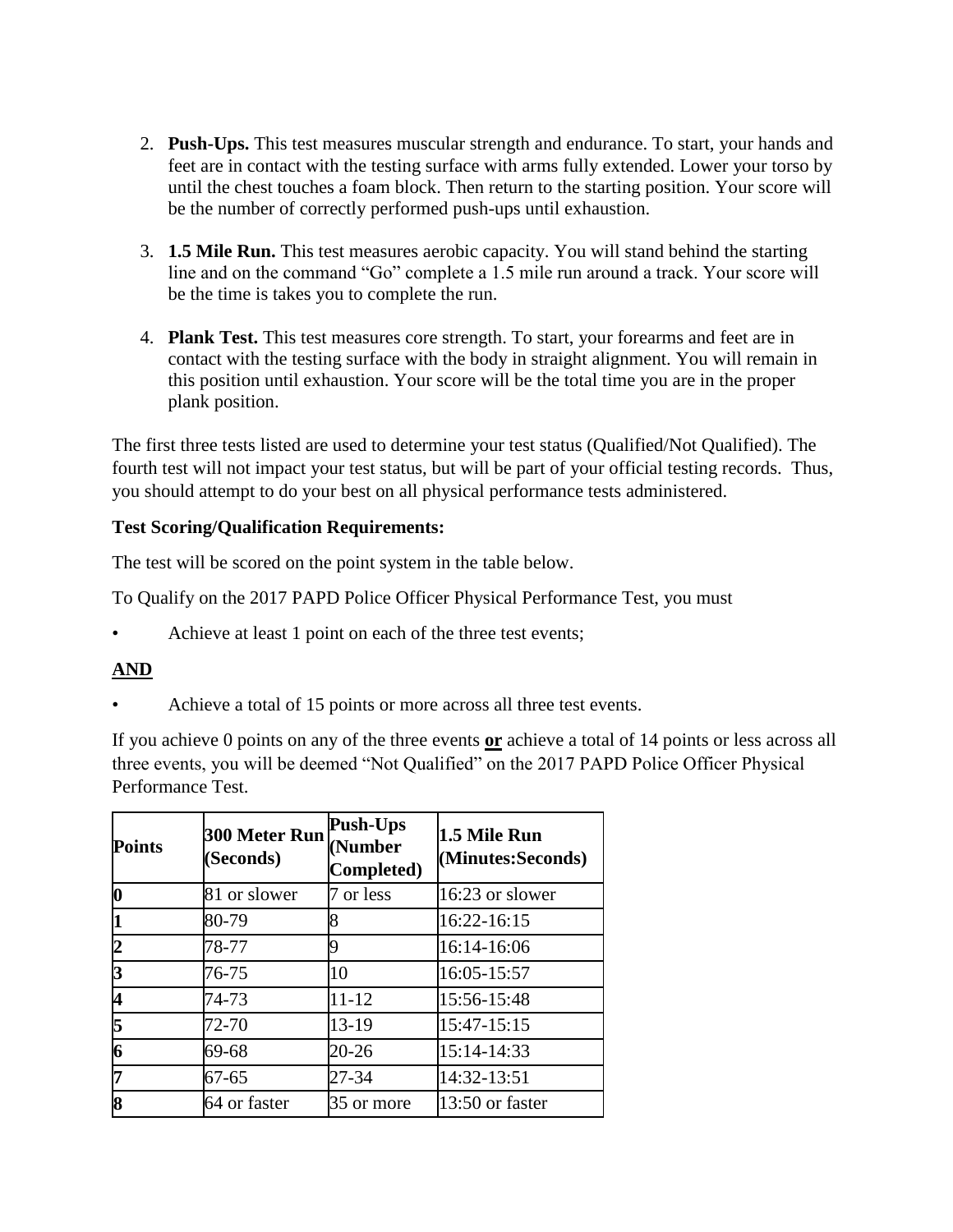Note: The Plank Test will be administered as part of the 2017 PAPD Note: The Plank Test will be administered as part of the 2017 PAPD Police Officer Physical Performance Test, but will not be factored into Qualification Status decisions. However, your performance on the Plank Test will be part of your official testing records. Candidates are expected to perform their best on all physical performance test events administered.

## **2018 PAPD Police Officer Physical Performance Test (PPT) Acknowledgment and Waiver**

In order to participate in the Physical Performance Test, you will be required to read and sign the acknowledgement below on the date of the test:

I have been advised that I should consult my doctor if I have any concerns whatsoever regarding my ability to safely participate in the assessment and I have either consulted with my doctor who has approved my participation or I have declined to consult my doctor because I am confident my health status permits me to safely participate. There is no health condition or physical limitation which prevents me from safely participating in this process.

In exchange for the opportunity granted to me by the Port Authority of New York and New Jersey to take a physical agility assessment as part of an employment application process, I hereby waive any claim for any injury and/or medical emergency which may either directly or indirectly result from my participating in any part of such physical agility assessment. I also agree for that same consideration, to hold the Port Authority of New York and New Jersey, as well as its officers, directors and all employees, free and harmless from all liability and responsibility of any kind whatsoever for any injury, harm or damage which I may directly or indirectly sustain as a result of my participating in any or all of the physical agility exams. This waiver and release is understood to be binding on me and my heirs without reservation.

I understand the effect of signing this waiver and release and ask that I be allowed to participate in the physical agility assessment. I agree to immediately cease my participation in the agility assessment if at any time I believe I am not able to safely complete the exams.

# **POLICE ACADEMY TRAINING PROGRAM**

Candidates selected into the Police Academy will be required to meet academic, physical fitness (see below) and other standards. Only those candidates who meet the required achievement standards will graduate from the Academy and be considered for appointment to the Port Authority Police Force.

Using the points table scoring below, a Police Recruits must attain a total score of 210 points across the three tests (300 Meter Run, Push-Ups, 1.5 Mile Run) and achieve 70 points or more on each test to meet academy graduation standards. Failure to do so by the third formal physical performance test of Academy Training (around week 16) will result in dismissal.